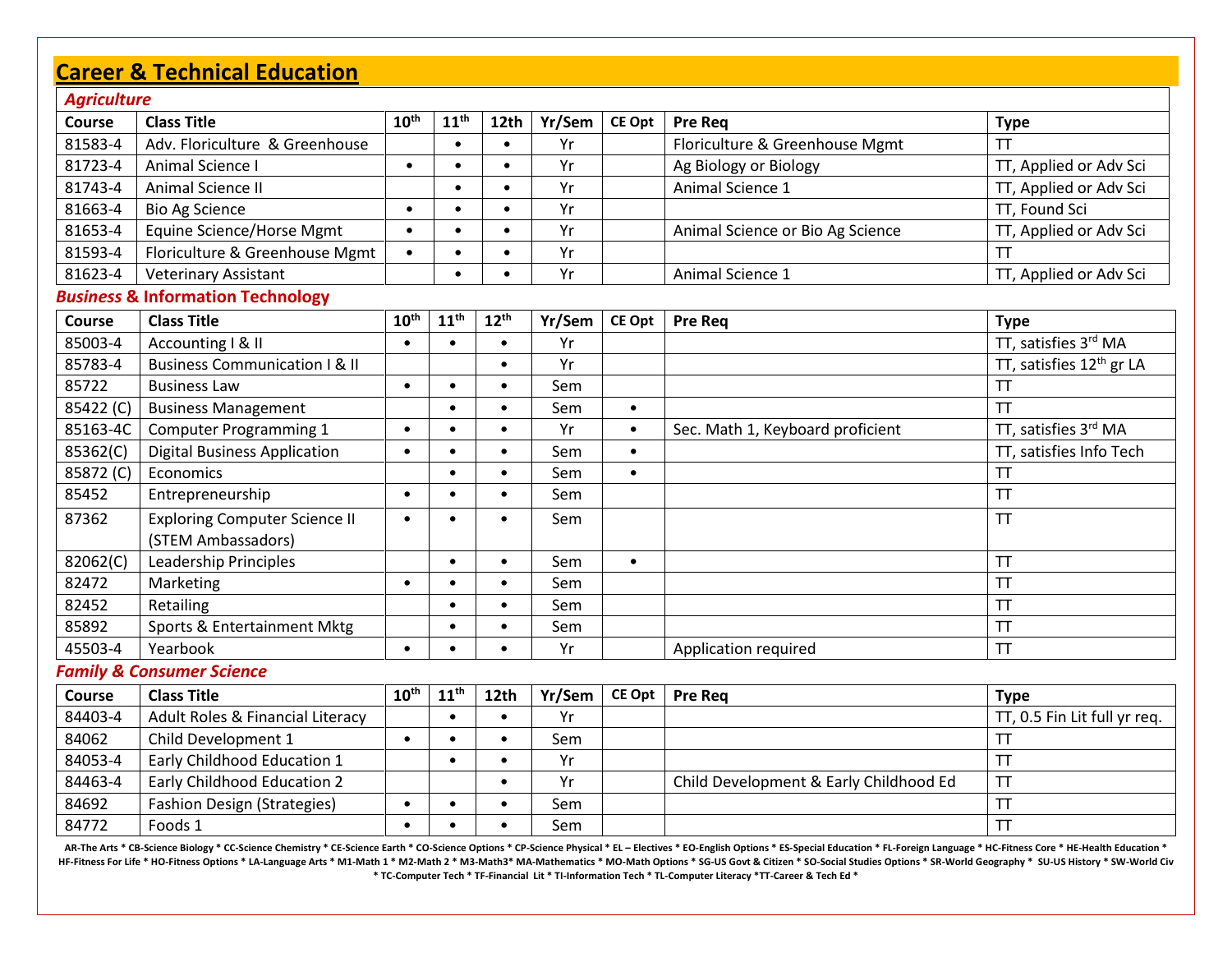| 84782                      | Foods 2                                          | $\bullet$        | $\bullet$        |           | Sem    |               | Foods 1                                    | TΤ                 |
|----------------------------|--------------------------------------------------|------------------|------------------|-----------|--------|---------------|--------------------------------------------|--------------------|
| 84742C                     | <b>Foundation of Nutrition CE</b>                |                  | $\bullet$        |           | Sem    | $\bullet$     |                                            | <b>TT</b>          |
| 84532                      | Interior Design 1                                | $\bullet$        | $\bullet$        | $\bullet$ | Sem    |               |                                            | <b>TT</b>          |
| 84542                      | Interior Design 2                                | $\bullet$        | $\bullet$        | $\bullet$ | Sem    |               | Interior Design 1                          | <b>TT</b>          |
| 84542C                     | Interior Design CE - INTD 1010                   | $\bullet$        | $\bullet$        | $\bullet$ | Sem    | $\bullet$     | Interior Design 1                          | <b>TT</b>          |
| 84793-4C                   | ProStart 1                                       |                  | $\bullet$        | $\bullet$ | Yr     | $\bullet$     | Foods 1 & 2                                | <b>TT</b>          |
| 84082                      | Sewing 1 (Apparel Design I)                      | $\bullet$        | $\bullet$        | $\bullet$ | Sem    |               |                                            | <b>TT</b>          |
| 84092                      | Sewing 2 (Apparel Design II)                     | $\bullet$        | $\bullet$        | $\bullet$ | Sem    |               | Apparel Design 1                           | <b>TT</b>          |
| 84132                      | Sewing 3 (Textile Design)                        | $\bullet$        | $\bullet$        | $\bullet$ | Sem    |               | Apparel Design 1                           | <b>TT</b>          |
| 84082                      | <b>Sport Sewing</b>                              | $\bullet$        | $\bullet$        | $\bullet$ | Sem    |               |                                            | TT                 |
| 20112                      | Teaching as a Profession                         | $\bullet$        | $\bullet$        | $\bullet$ | Sem    |               |                                            | <b>TT</b>          |
| <b>Health Sciences</b>     |                                                  |                  |                  |           |        |               |                                            |                    |
| Course                     | <b>Class Title</b>                               | 10 <sup>th</sup> | 11 <sup>th</sup> | 12th      | Yr/Sem | <b>CE Opt</b> | <b>Pre Req</b>                             | <b>Type</b>        |
| 83202 (C)                  | <b>Emergency Medical Responder</b>               | $\bullet$        | $\bullet$        | $\bullet$ | Sem    | $\bullet$     |                                            | <b>TT</b>          |
| 83093-4C                   | <b>Exercise Science/Sports Med</b>               |                  | $\bullet$        | $\bullet$ | Yr     | $\bullet$     |                                            | <b>TT</b>          |
| 83502                      | Health Science Tech Intro                        | $\bullet$        | $\bullet$        | $\bullet$ | Sem    |               |                                            | <b>TT</b>          |
| 83533-4                    | <b>Medical Anatomy &amp; Physiology</b>          | $\bullet$        | $\bullet$        | $\bullet$ | Yr     |               | Successful Completion of Biology           | TT, App or Adv Sci |
| 83212C                     | <b>Medical Terminology</b>                       |                  | $\bullet$        | $\bullet$ | Sem    | $\bullet$     |                                            | <b>TT</b>          |
|                            | <b>Skilled and Technical Sciences - Drafting</b> |                  |                  |           |        |               |                                            |                    |
| <b>Course</b>              | <b>Class Title</b>                               | 10 <sup>th</sup> | 11 <sup>th</sup> | 12th      | Yr/Sem | <b>CE Opt</b> | Pre Req                                    | <b>Type</b>        |
| 88173-4C                   | <b>CAD Architectural</b>                         | $\bullet$        | $\bullet$        | $\bullet$ | Yr     | $\bullet$     |                                            | <b>TT</b>          |
| 88183-4C                   | <b>CAD Mechanical Design 1</b>                   | $\bullet$        | $\bullet$        | $\bullet$ | Yr     | $\bullet$     |                                            | <b>TT</b>          |
|                            | <b>Photography and TV Broadcasting</b>           |                  |                  |           |        |               |                                            |                    |
| Course                     | <b>Class Title</b>                               | 10 <sup>th</sup> | 11 <sup>th</sup> | 12th      | Yr/Sem | <b>CE Opt</b> | <b>Pre Reg</b>                             | <b>Type</b>        |
| 11573-4                    | <b>AP Photo</b>                                  |                  | $\bullet$        | $\bullet$ | Yr     |               | Digital Photo 1 & Commercial Photo 2       | <b>TT</b>          |
| 88312 (C)                  | <b>Commercial Photography 2</b>                  |                  | $\bullet$        | $\bullet$ | Sem    | $\bullet$     | Digital Photography 1                      | <b>TT</b>          |
| 86202                      | Digital Graphic Arts Intro                       | $\bullet$        | $\bullet$        | $\bullet$ | Sem    |               |                                            | <b>TT</b>          |
| 86702 (C)                  | Digital Media 1                                  | $\bullet$        | $\bullet$        | $\bullet$ | Sem    | $\bullet$     | Digital Graphic Arts Intro                 | TT, AR             |
| 88302                      | Digital Photography 1                            | $\bullet$        | $\bullet$        | $\bullet$ | Sem    |               |                                            | TT, AR             |
| 86503-4                    | <b>Television Broadcasting</b>                   | $\bullet$        | $\bullet$        | $\bullet$ | Yr     |               | Must have taken Vid Prod 1 or be in it now | <b>TT</b>          |
| 86432 (C)                  | Video Production 1                               | $\bullet$        | $\bullet$        | $\bullet$ | Sem    | $\bullet$     |                                            | TT, AR             |
| 86442                      | <b>Video Production 2</b>                        | $\bullet$        | $\bullet$        | $\bullet$ | Sem    |               | Video Production 1                         | <b>TT</b>          |
| <b>Protective Services</b> |                                                  |                  |                  |           |        |               |                                            |                    |
| Course                     | <b>Class Title</b>                               | 10 <sup>th</sup> | 11 <sup>th</sup> | 12th      | Yr/Sem | <b>CE Opt</b> | <b>Pre Req</b>                             | <b>Type</b>        |
|                            |                                                  |                  |                  |           |        |               |                                            |                    |
| 87332                      | Law Enforcement                                  |                  | $\bullet$        | $\bullet$ | Sem    |               |                                            | <b>TT</b>          |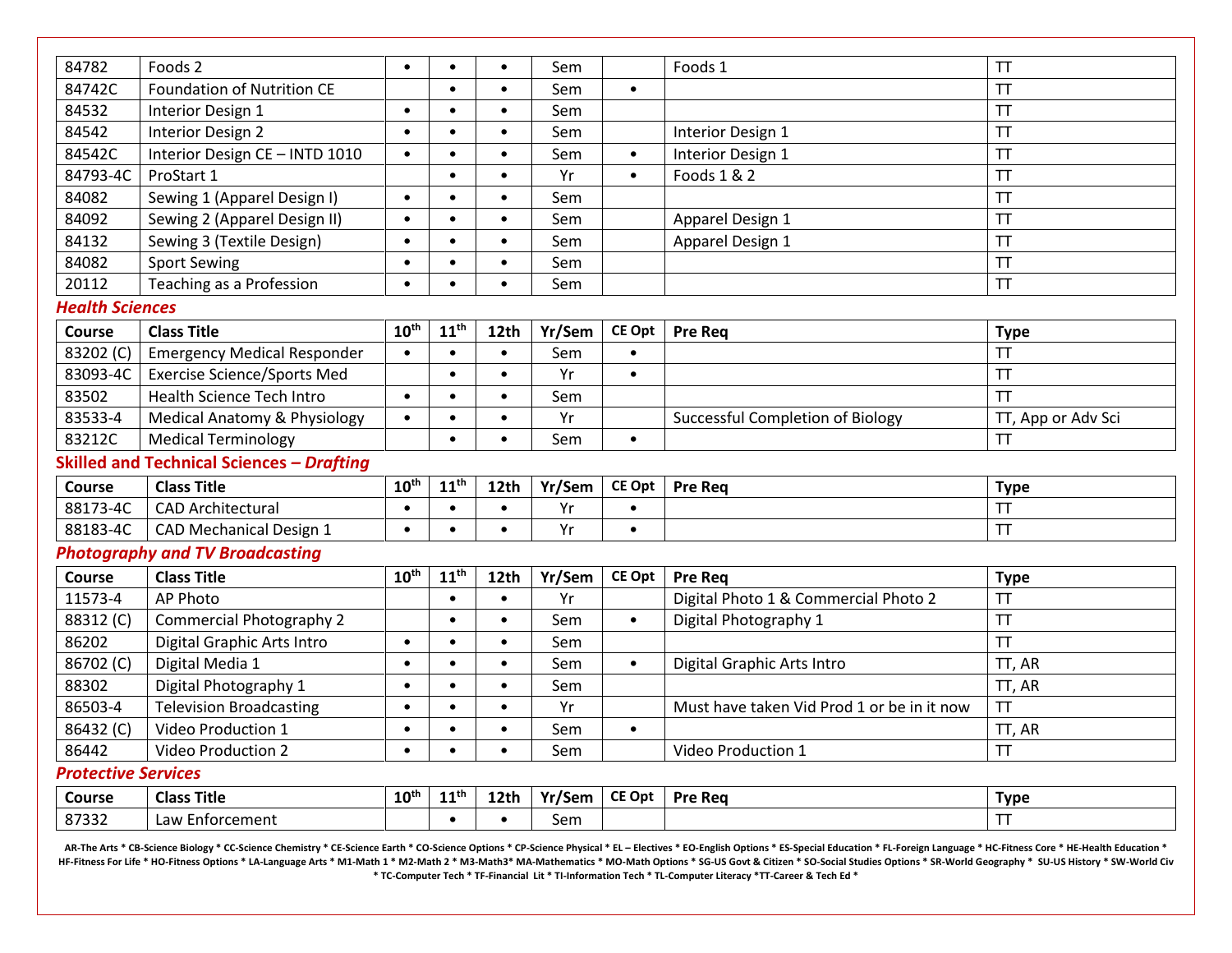## *Technology Education*

| Compley Lautanon |                                          |                  |                  |           |        |               |                                            |                                       |
|------------------|------------------------------------------|------------------|------------------|-----------|--------|---------------|--------------------------------------------|---------------------------------------|
| Course           | <b>Class Title</b>                       | 10 <sup>th</sup> | 11 <sup>th</sup> | 12th      | Yr/Sem | <b>CE Opt</b> | <b>Pre Req</b>                             | <b>Type</b>                           |
| 86363-4          | Physics with Technology                  | $\bullet$        | $\bullet$        | $\bullet$ | Yr     |               | Successful Completion of Sec Math 1        | TT, CP                                |
| <b>Welding</b>   |                                          |                  |                  |           |        |               |                                            |                                       |
| Course           | <b>Class Title</b>                       | 10 <sup>th</sup> | 11 <sup>th</sup> | 12th      | Yr/Sem | <b>CE Opt</b> | Pre Req                                    | <b>Type</b>                           |
| 88513-4          | Welding Tech 1                           | $\bullet$        | $\bullet$        | $\bullet$ | Yr     |               |                                            | <b>TT</b>                             |
| 88523-4C         | <b>Welding Tech 2</b>                    |                  | $\bullet$        | $\bullet$ | Yr     | $\bullet$     | Welding Tech 1                             | <b>TT</b>                             |
| 88533-4C         | <b>Welding Tech 3</b>                    |                  |                  | $\bullet$ | Yr     | $\bullet$     | Welding Tech 2 or Teacher Approval         | <b>TT</b>                             |
| <b>Woodshop</b>  |                                          |                  |                  |           |        |               |                                            |                                       |
| <b>Course</b>    | <b>Class Title</b>                       | $10^{th}$        | 11 <sup>th</sup> | 12th      | Yr/Sem | <b>CE Opt</b> | <b>Pre Req</b>                             | <b>Type</b>                           |
| 88603-4C         | Furniture Design 1                       | $\bullet$        | $\bullet$        | $\bullet$ | Yr     | $\bullet$     |                                            | <b>TT</b>                             |
| 88593-4C         | Furniture Design 2                       |                  | $\bullet$        | $\bullet$ | Yr     | $\bullet$     | Furniture Design 1                         | <b>TT</b>                             |
|                  | <b>Work Based Learning</b>               |                  |                  |           |        |               |                                            |                                       |
| Course           | <b>Class Title</b>                       | 10 <sup>th</sup> | 11 <sup>th</sup> | 12th      | Yr/Sem | <b>CE Opt</b> | <b>Pre Req</b>                             | <b>Type</b>                           |
| 81973-4          | Work-Based Learning (Intern)             |                  | $\bullet$        | $\bullet$ | Sem    |               | Approval from WBL Coordinator              | <b>TT</b>                             |
|                  | <b>English/Language Arts</b>             |                  |                  |           |        |               |                                            |                                       |
|                  |                                          |                  |                  |           |        |               |                                            |                                       |
| <b>Course</b>    | <b>Class Title</b>                       | 10 <sup>th</sup> | 11 <sup>th</sup> | 12th      | Yr/Sem | <b>CE Opt</b> | <b>Pre Req</b>                             | <b>Type</b>                           |
| 06332            | <b>ACT Prep Course</b>                   | $\bullet$        | $\bullet$        |           | Sem    |               |                                            | <b>EL</b>                             |
| 43033-4          | AP Language & Composition                |                  | $\bullet$        |           | Yr     |               | Suggested B+ or higher in English 10       | LA                                    |
| 43023-4          | AP Literature & Composition              |                  |                  | $\bullet$ | Yr     |               |                                            | LA                                    |
| 85783-4          | <b>Business Communication I &amp; II</b> |                  |                  | $\bullet$ | Yr     |               |                                            | LA (12 <sup>th</sup> gr English req.) |
| 42102            | <b>Creative Writing 1</b>                | $\bullet$        | $\bullet$        | $\bullet$ | Sem    |               |                                            | LA                                    |
| 42112            | <b>Creative Writing 2</b>                | $\bullet$        | $\bullet$        | $\bullet$ | Sem    |               | Creative Writing 1                         | LA                                    |
| 65103-4          | Debate                                   | $\bullet$        | $\bullet$        | $\bullet$ | Yr     |               |                                            | EO                                    |
| 41003-4          | English 10                               | $\bullet$        |                  |           | Yr     |               |                                            | LA                                    |
| 41053-4          | English 10 Honors                        | $\bullet$        |                  |           | Yr     |               |                                            | LA                                    |
| 42203-4C         | English 1010 Intro to Writing            |                  |                  | $\bullet$ | Yr     | $\bullet$     | ACT Eng 19+ or Accuplacer, 3.0 Eng. 10, 11 | LA                                    |
| 42202C           | English 1010/2010 Intermed.              |                  |                  | $\bullet$ | Yr     | $\bullet$     | ACT Eng 19+ or Accuplacer, 3.0 Eng. 10, 11 | LA                                    |
| 44222C           | Writing, Humanities, S Sciences          |                  |                  |           |        |               |                                            |                                       |
| 41103-4          | English 11                               |                  | $\bullet$        |           | Yr     |               |                                            | LA                                    |
| 41213-4          | English 12                               |                  |                  | $\bullet$ | Yr     |               |                                            | LA                                    |
| 44502            | Pop Culture Analysis                     |                  | $\bullet$        | $\bullet$ | Sem    |               |                                            | LA, $12^{th}$ gr Eng. or Elec.        |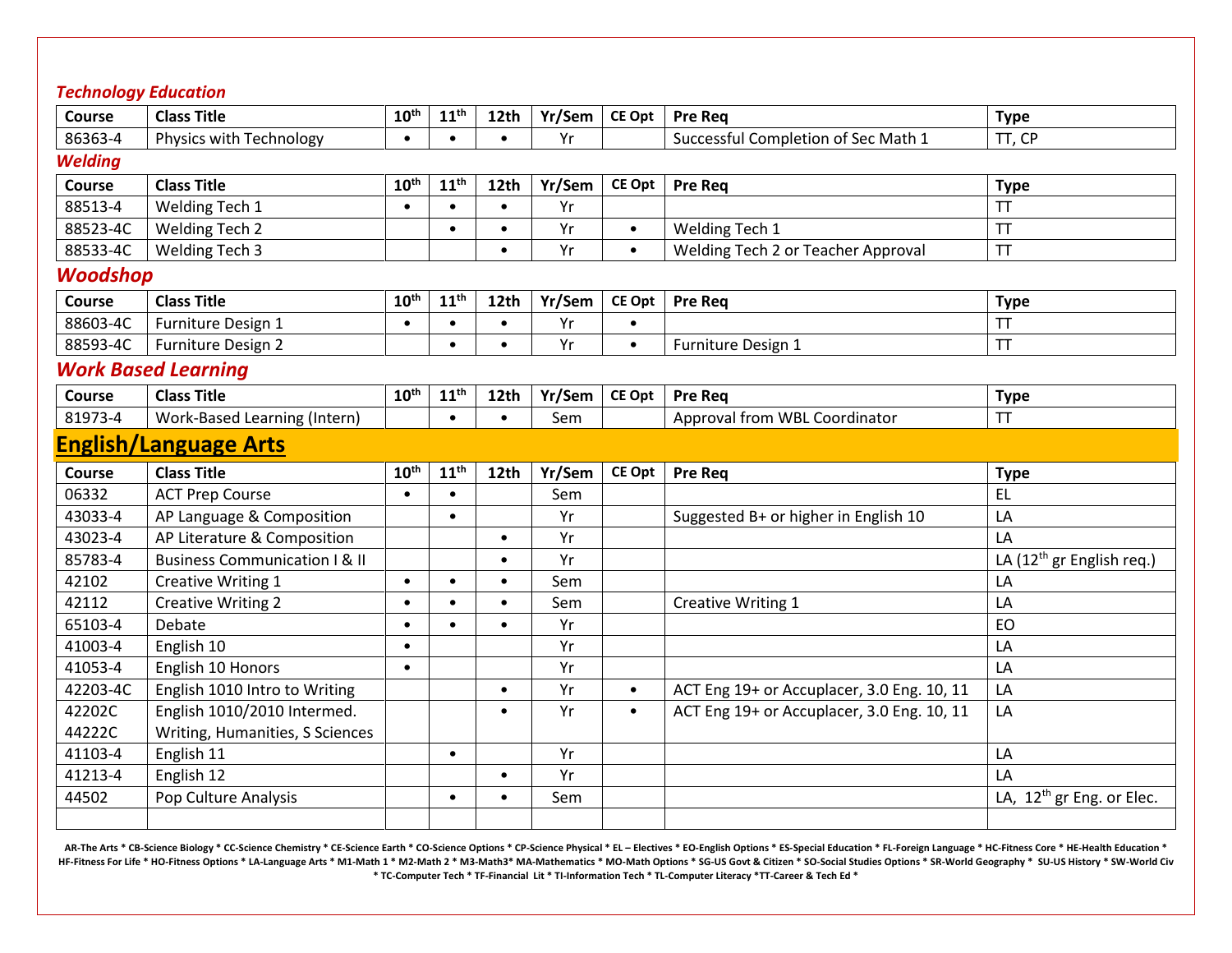|                           | <b>Financial Literacy</b>                   |                  |                  |           |        |           |                                                                          |                         |  |  |
|---------------------------|---------------------------------------------|------------------|------------------|-----------|--------|-----------|--------------------------------------------------------------------------|-------------------------|--|--|
| Course                    | <b>Class Title</b>                          | 10 <sup>th</sup> | 11 <sup>th</sup> | 12th      | Yr/Sem | CE Opt    | <b>Pre Req</b>                                                           | <b>TF</b>               |  |  |
| 84403-4                   | <b>Adult Roles &amp; Financial Literacy</b> |                  | $\bullet$        | $\bullet$ | Yr     |           |                                                                          | TF (full year required) |  |  |
| 85442 (C)                 | <b>Financial Literacy</b>                   |                  | $\bullet$        | $\bullet$ | Sem    | $\bullet$ |                                                                          | <b>TF</b>               |  |  |
| <b>Fine Arts</b>          |                                             |                  |                  |           |        |           |                                                                          |                         |  |  |
| <b>Choral Music</b>       |                                             |                  |                  |           |        |           |                                                                          |                         |  |  |
| Course                    | <b>Class Title</b>                          | 10 <sup>th</sup> | 11 <sup>th</sup> | 12th      | Yr/Sem | CE Opt    | <b>Pre Rea</b>                                                           | <b>Type</b>             |  |  |
| 18803-4                   | <b>AP Music</b>                             | $\bullet$        | $\bullet$        | $\bullet$ | Yr     |           | Fundamentals of Music or entrance exam                                   | <b>AR</b>               |  |  |
| 18793-4                   | Chamber Choir                               |                  | $\bullet$        | $\bullet$ | Yr     |           | <b>Audition Required</b>                                                 | AR                      |  |  |
| 18783-4                   | <b>Concert Choir</b>                        |                  | $\bullet$        | $\bullet$ | Yr     |           | <b>Audition Required</b>                                                 | AR                      |  |  |
| 18763-4                   | Men's Chorus                                | $\bullet$        | $\bullet$        | $\bullet$ | Yr     |           |                                                                          | <b>AR</b>               |  |  |
| 18233-4                   | Sorelle Voce (Women's SSA)                  | $\bullet$        | $\bullet$        | $\bullet$ | Yr     |           | Audition, Jr. High teacher Recommendation                                | <b>AR</b>               |  |  |
| 18773-4                   | Women's Chorus                              | $\bullet$        | $\bullet$        | $\bullet$ | Yr     |           |                                                                          | AR                      |  |  |
| <b>Dance</b>              |                                             |                  |                  |           |        |           |                                                                          |                         |  |  |
| Course                    | <b>Class Title</b>                          | 10 <sup>th</sup> | 11 <sup>th</sup> | 12th      | Yr/Sem | CE Opt    | <b>Pre Req</b>                                                           | <b>Type</b>             |  |  |
| 72102                     | Dance 1                                     | $\bullet$        | $\bullet$        | $\bullet$ | Sem    |           | <b>Dance Attire</b>                                                      | AR, HO                  |  |  |
| 72152                     | Dance 2                                     | $\bullet$        | $\bullet$        | $\bullet$ | Sem    |           | Dance 1 or advisor approval. Dance attire                                | AR, HO                  |  |  |
| 72203-4                   | Dance 3 Dance Excel                         | $\bullet$        | $\bullet$        | $\bullet$ | Yr     | $\bullet$ | Advanced dance experience, Audition                                      | AR, HO                  |  |  |
| 72353-4                   | Dance Company                               | $\bullet$        | $\bullet$        | $\bullet$ | Yr     |           | <b>Audition Required</b>                                                 | AR, HO                  |  |  |
| 72452                     | <b>Social Dance Boys</b>                    | $\bullet$        | $\bullet$        | $\bullet$ | Sem    |           |                                                                          | AR, HO                  |  |  |
| 72502                     | <b>Social Dance Girls</b>                   | $\bullet$        | $\bullet$        | $\bullet$ | Sem    |           |                                                                          | AR, HO                  |  |  |
| 72552                     | Social Dance 2 Boys                         |                  | $\bullet$        | $\bullet$ | Sem    |           | <b>Teacher Approval</b>                                                  | AR, HO                  |  |  |
| 72602                     | Social Dance 2 Girls                        |                  | $\bullet$        | $\bullet$ | Sem    |           | <b>Teacher Approval</b>                                                  | AR, HO                  |  |  |
| <b>Instrumental Music</b> |                                             |                  |                  |           |        |           |                                                                          |                         |  |  |
| 18912                     | <b>Advanced Guitar</b>                      | $\bullet$        | $\bullet$        | $\bullet$ | Sem    |           | Complete Beginning Guitar, Guitar Experience or Instructor<br>Permission | <b>AR</b>               |  |  |
| 18573-4                   | <b>Band Auxiliary (Color Guard)</b>         | $\bullet$        | $\bullet$        | $\bullet$ | Yr     |           |                                                                          | <b>AR</b>               |  |  |
| 17823-4                   | Chamber Orchestra                           | $\bullet$        | $\bullet$        | $\bullet$ | Yr     |           | <b>Audition Required</b>                                                 | AR                      |  |  |
| 16813-4                   | <b>Concert Band</b>                         | $\bullet$        | $\bullet$        | $\bullet$ | Yr     |           | Previous Jr or HS Band Experience                                        | AR                      |  |  |
| 17803-4                   | <b>Concert Strings</b>                      | $\bullet$        | $\bullet$        | $\bullet$ | Yr     |           |                                                                          | AR                      |  |  |
| 18812 (C)                 | <b>Fundamentals of Music(Theory)</b>        | $\bullet$        | $\bullet$        | $\bullet$ | Sem    | $\bullet$ |                                                                          | AR                      |  |  |
| 18902                     | Guitar (Beginning)                          | $\bullet$        | $\bullet$        | $\bullet$ | Sem    |           |                                                                          | AR                      |  |  |
| 18832 (C)                 | History of Rock (Music Apprec.)             | $\bullet$        | $\bullet$        | ٠         | Sem    | $\bullet$ |                                                                          | <b>AR</b>               |  |  |
| 16823-4                   | Jazz Band                                   | $\bullet$        | $\bullet$        | $\bullet$ | Yr     |           | Audition Reg., Also enroll in Concert Band or Percussion<br>Ensemble     | <b>AR</b>               |  |  |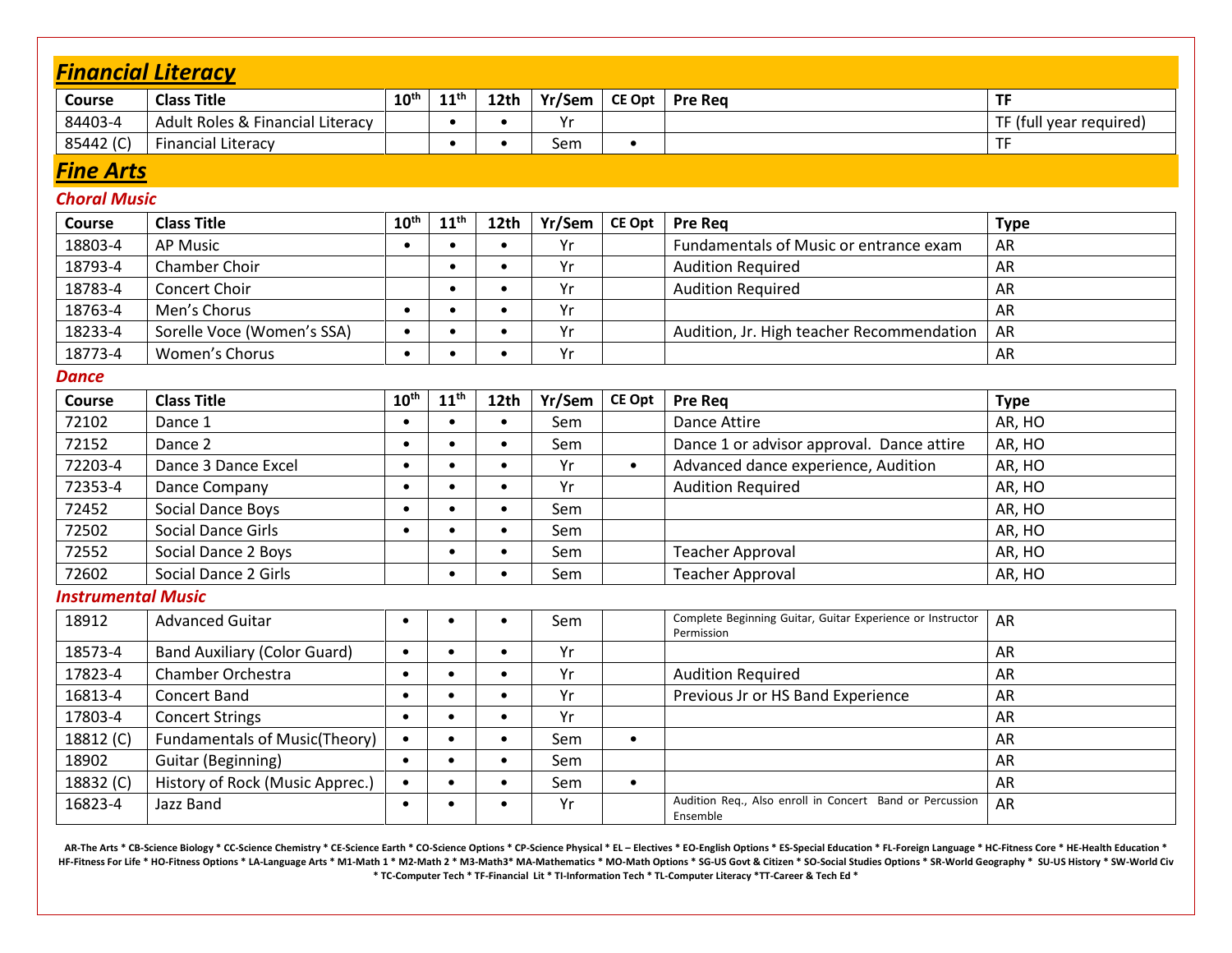| 16802              | <b>Marching Band</b>                | $\bullet$        | $\bullet$        | $\bullet$ | Sem       |               |                                          | AR                                     |
|--------------------|-------------------------------------|------------------|------------------|-----------|-----------|---------------|------------------------------------------|----------------------------------------|
| 19252              | <b>Music Composition</b>            | $\bullet$        | $\bullet$        | $\bullet$ | Sem       |               | Fundamentals of Music or entrance exam   | AR                                     |
| 16833-4            | <b>Percussion Ensemble</b>          | $\bullet$        | $\bullet$        | $\bullet$ | Yr        |               | Previous Jr or HS Band Experience        | AR                                     |
| <b>Theatre</b>     |                                     |                  |                  |           |           |               |                                          |                                        |
|                    |                                     |                  |                  |           |           |               |                                          |                                        |
| Course             | <b>Class Title</b>                  | 10 <sup>th</sup> | $11^{\text{th}}$ | 12th      | Yr/Sem    | <b>CE Opt</b> | Pre Req                                  | <b>Type</b>                            |
| 11702              | Film Studies 1                      | $\bullet$        | $\bullet$        |           | Sem       |               |                                          | <b>AR</b>                              |
| 11712              | Film Studies 2                      | $\bullet$        | $\bullet$        | $\bullet$ | Sem       |               |                                          | <b>AR</b>                              |
| 19832              | Intro to Public Speaking            | $\bullet$        | $\bullet$        | $\bullet$ | Sem       |               |                                          | <b>AR</b>                              |
| 19403-4            | <b>Tech Theatre</b>                 |                  | $\bullet$        | $\bullet$ | Yr        |               |                                          | <b>AR</b>                              |
|                    |                                     | $\bullet$        |                  |           |           |               |                                          |                                        |
| 19502              | Theatre 1                           | $\bullet$        | $\bullet$        | $\bullet$ | Sem       |               |                                          | AR                                     |
| 19603-4            | Theatre 2                           | $\bullet$        | $\bullet$        |           | Yr        |               | Theatre 1                                | AR                                     |
| 19703-4            | Theatre 3                           |                  | $\bullet$        | $\bullet$ | Yr        |               | Theatre 2                                | AR                                     |
| <b>Visual Arts</b> |                                     |                  |                  |           |           |               |                                          |                                        |
| <b>Course</b>      | <b>Class Title</b>                  | 10 <sup>th</sup> | 11 <sup>th</sup> | 12th      | Yr/Sem    | <b>CE Opt</b> | <b>Pre Req</b>                           | <b>Type</b>                            |
| 11553-4            | AP Art History                      | $\bullet$        | $\bullet$        | $\bullet$ | Yr        |               |                                          | AR or 4 <sup>th</sup> yr Lang. Art req |
| 11573-4            | AP Photo                            |                  | $\bullet$        | $\bullet$ | Yr        |               | Dig Photo 1 and Commercial Photo 2       | AR, TT                                 |
| 11563-4            | AP Studio Art                       |                  | $\bullet$        | $\bullet$ | Yr        |               | Art Foundations II & teacher approval    | AR                                     |
| 11902              | <b>Art Foundations</b>              | $\bullet$        | $\bullet$        | $\bullet$ | Sem       |               |                                          | <b>AR</b>                              |
| 11102              | <b>Ceramics 1 Beginning</b>         | $\bullet$        |                  | $\bullet$ | Sem       |               |                                          | AR                                     |
| 11112              | Ceramics 2 Intermediate             |                  | $\bullet$        | $\bullet$ | Sem       |               | Successful Completion of Ceramics 1      | AR                                     |
| 11593-4            | Ceramics 3 Adv (AP Art 3D)          |                  | $\bullet$        | $\bullet$ | Yr        |               | Successful Completion of Ceramics 1 & 2  | <b>AR</b>                              |
| 88312 (C)          | <b>Commercial Photo 2</b>           |                  | $\bullet$        | $\bullet$ | Sem       | $\bullet$     | Successful completion of Digital Photo 1 | AR, TT                                 |
| 88302              | Digital Photography 1               | $\bullet$        | $\bullet$        | $\bullet$ | Sem       |               |                                          | AR, TT                                 |
| 10552              | Drawing                             | $\bullet$        | $\bullet$        | $\bullet$ | Sem       |               |                                          | AR                                     |
| 21200              | Painting 1                          | $\bullet$        | $\bullet$        | $\bullet$ | Sem       |               | <b>Art Foundations</b>                   | AR                                     |
|                    | <b>Healthy Lifestyles</b>           |                  |                  |           |           |               |                                          |                                        |
| <b>Course</b>      | <b>Class Title</b>                  | 10 <sup>th</sup> | 11 <sup>th</sup> | 12th      | Yr/Sem    | CE Opt        | <b>Pre Req</b>                           | <b>Type</b>                            |
| 73603              | <b>Advanced Conditioning (Fall)</b> | $\bullet$        | $\bullet$        | $\bullet$ | Sem       |               | Coach Approval                           | HO                                     |
| 73604              | Advanced Conditioning (Spring)      | $\bullet$        | $\bullet$        | $\bullet$ | Sem       |               | Coach Approval                           | HO                                     |
|                    |                                     |                  |                  |           |           |               |                                          |                                        |
|                    |                                     |                  | $\bullet$        | $\bullet$ |           |               |                                          |                                        |
| 79602              | Athletic Director Field Prep        | $\bullet$        | $\bullet$        | $\bullet$ | Sem       |               | Athletic Director Approval Required      | EL, Pass/Fail only                     |
| 73502              | <b>Body Conditioning</b>            | $\bullet$        | $\bullet$        | $\bullet$ | Sem       |               |                                          | HO                                     |
| 74182<br>79003-4   | Cardio Jam<br>Cheerleading          | $\bullet$        | $\bullet$        | $\bullet$ | Sem<br>Yr |               | <b>Audition Required</b>                 | HO<br>HO                               |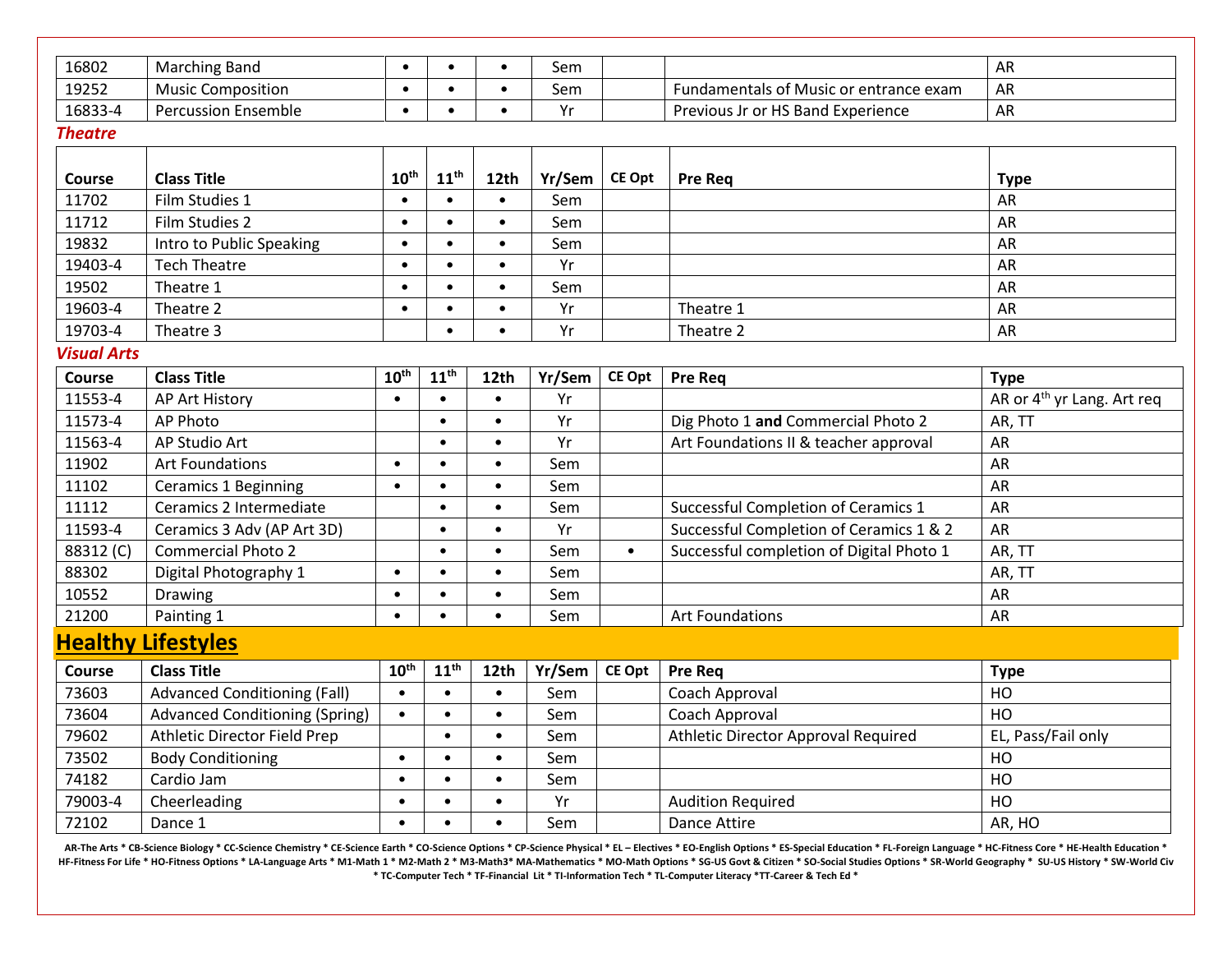| 77182           | Zumba (Ind. Life Activities 2)               | $\bullet$        | $\bullet$            | $\bullet$ | Sem           |               |                                              | <b>HF</b>          |
|-----------------|----------------------------------------------|------------------|----------------------|-----------|---------------|---------------|----------------------------------------------|--------------------|
| <b>Math</b>     |                                              |                  |                      |           |               |               |                                              |                    |
|                 |                                              |                  |                      |           |               |               |                                              |                    |
| Course          | <b>Class Title</b>                           | 10 <sup>th</sup> | 11 <sup>th</sup>     | 12th      | Yr/Sem        | CE Opt        | <b>Pre Req</b>                               | <b>Type</b>        |
| 06332           | <b>ACT Prep Course</b>                       | $\bullet$        | $\bullet$            |           | Sem           |               |                                              | EL.                |
| 55033-4         | <b>AP Calculus AB</b>                        |                  | $\bullet$            | $\bullet$ | Yr            |               | Pre-Calculus or Sec Math 3 Hon., B or better | MA                 |
|                 |                                              |                  |                      |           |               |               |                                              |                    |
| 55023-4         | <b>AP Statistics</b>                         |                  | $\bullet$            | $\bullet$ | Yr            |               | Sec Math 3 with B or better                  | MA                 |
| 54733-4         | College Prep(Math 1030 not CE)               |                  | $\bullet$            | $\bullet$ | Yr            |               | C Avg in Sec Math 1,2,3 or ACT math 19+      | MA                 |
| 53522C          | Math 1010/1030                               |                  | $\bullet$            | $\bullet$ | Yr            | $\bullet$     | C Avg in Sec Math 1,2,3 or ACT math 19+      | MA                 |
| 53532C          | <b>Quantitative Reasoning</b>                |                  |                      |           |               |               |                                              |                    |
| 53522C          | Math 1010/1050                               |                  | $\bullet$            | $\bullet$ | Yr            | $\bullet$     | C Avg in Sec Math 1,2,3 or ACT math 19+      | <b>MA</b>          |
| 54112C          | College Algebra                              |                  |                      |           |               |               |                                              |                    |
| 54102C          | Math 1040 CE (Statistics)                    |                  |                      | $\bullet$ | Sem           |               | C Avg in Sec Math 1,2,3 or ACT math 23+      | MA                 |
| 54003-4         | Pre-Calculus                                 |                  | $\bullet$            | $\bullet$ | Yr            |               | Secondary Math 3 with a B or better          | MA                 |
| 52333-4         | Secondary Math 2 Honors                      | $\bullet$        |                      |           | Yr            |               | Secondary Math 1 Honors                      | MA                 |
| 57353-4         | Secondary Math 3 Honors                      |                  | $\bullet$            |           | Yr            |               | Secondary Math 2 Honors, C or better         | MA                 |
| 52323-4         | <b>Secondary Mathematics 2</b>               | $\bullet$        |                      |           | Yr            |               | Secondary Math 1                             | MA                 |
| 57303-4         |                                              |                  | $\bullet$            |           | Yr            |               |                                              | MA                 |
|                 | <b>Secondary Mathematics 3</b>               |                  |                      |           |               |               | Secondary Math 2, C or better                |                    |
| <b>Science</b>  |                                              |                  |                      |           |               |               |                                              |                    |
| Course<br>06332 | <b>Class Title</b><br><b>ACT Prep Course</b> | 10 <sup>th</sup> | $11^{\overline{th}}$ | 12th      | Yr/Sem<br>Sem | <b>CE Opt</b> | <b>Pre Req</b>                               | <b>Type</b><br>EL. |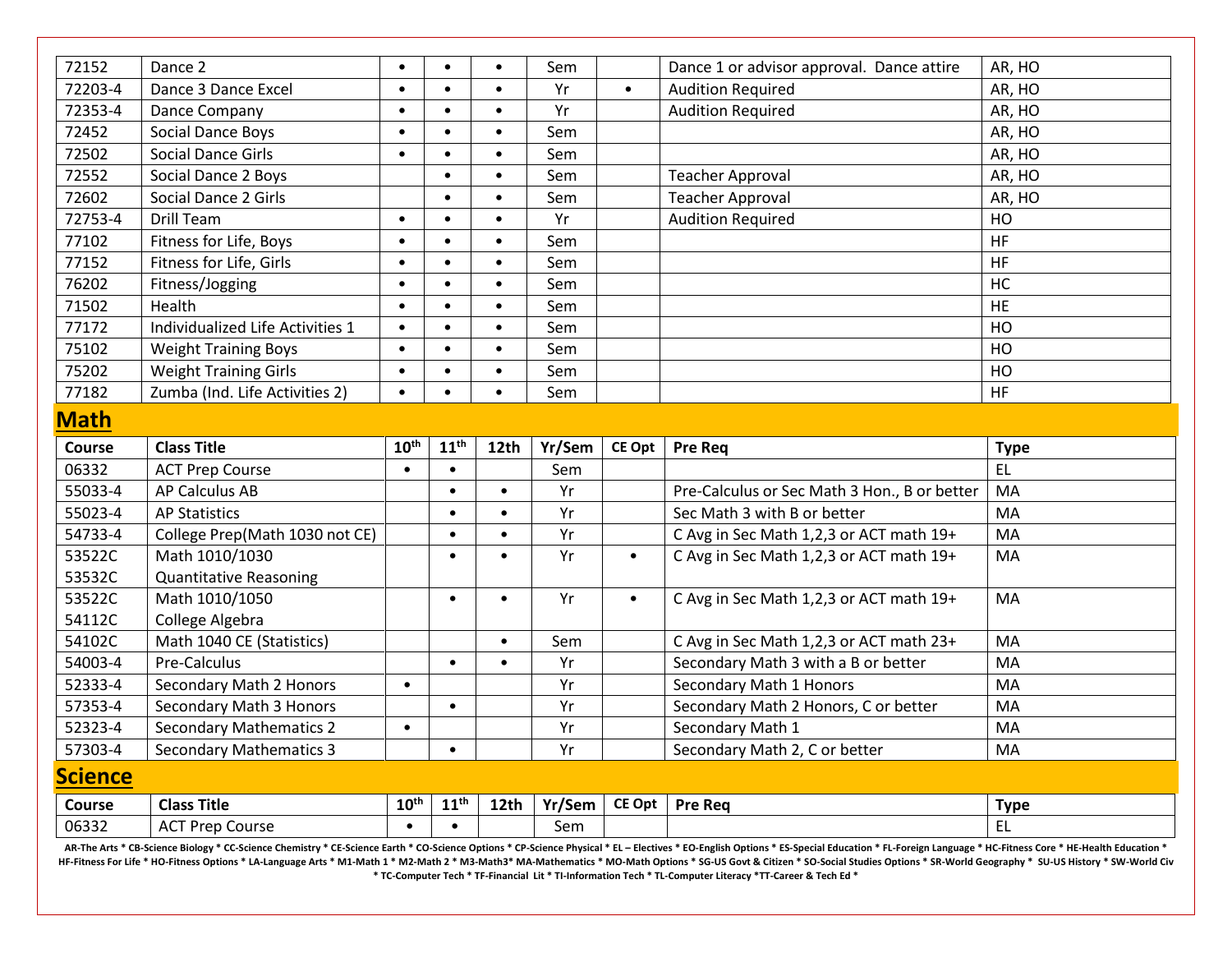| 35403-4               | <b>AP Biology</b>             |                  | $\bullet$ | $\bullet$ | Yr     |           | Biology & Chem w/AP Biology enrollment        | CB          |
|-----------------------|-------------------------------|------------------|-----------|-----------|--------|-----------|-----------------------------------------------|-------------|
| 36353-4               | <b>AP Chemistry</b>           |                  | $\bullet$ | $\bullet$ | Yr     |           | Chemistry                                     | CP          |
| 36393-4               | AP Environmental Science      |                  | $\bullet$ | $\bullet$ | Yr     |           | 2 yrs science (Biology, Chemistry or Physics) | CP          |
| 36503-4               | AP Physics 1                  |                  | $\bullet$ | $\bullet$ | Yr     |           | Successful completion of Sec Math 2           | CP          |
| 36513-4               | AP Physics 2                  |                  |           | $\bullet$ | Yr     |           | Successful completion of Sec Math 2,          | <b>CP</b>   |
|                       |                               |                  |           |           |        |           | Physics w/tech or AP Physics 1                |             |
| 36122                 | Astronomy                     |                  | $\bullet$ | $\bullet$ | Sem    |           | Successful completion of Secondary Math 1     | <b>CP</b>   |
| 35513-4(C)            | Bio 1010 with Lab CE          |                  | $\bullet$ | $\bullet$ | Yr     | $\bullet$ | Biology & Chemistry                           | CB          |
| 81663-4               | <b>Bio Ag Science</b>         | $\bullet$        | $\bullet$ | $\bullet$ | Yr     |           |                                               | CB          |
| 35203-4               | Biology                       |                  | $\bullet$ | $\bullet$ | Yr     |           |                                               | CB          |
| $36203 - 4$           | Chemistry                     | $\bullet$        | $\bullet$ | $\bullet$ | Yr     |           | Completion of Secondary Math 1                | CP          |
| 36253-4               | <b>Chemistry Honors</b>       | $\bullet$        | $\bullet$ | $\bullet$ | Yr     |           |                                               | CP          |
| 36362                 | Geology                       |                  | $\bullet$ | $\bullet$ | Sem    |           | Successful completion of Sec. Math 1          | CE          |
| 36372                 | <b>Investigation Science</b>  | $\bullet$        |           | $\bullet$ | Sem    |           |                                               | EL          |
| 83533-4               | Medical Anatomy & Physiology  |                  |           | $\bullet$ | Yr     |           | Successful completion of Biology              | CB          |
| 86363-4               | Physics with Technology       | $\bullet$        | $\bullet$ | $\bullet$ | Yr     |           | Successful completion of Sec Math 1           | CP          |
| <b>Social Studies</b> |                               |                  |           |           |        |           |                                               |             |
|                       |                               |                  |           |           |        |           |                                               |             |
| Course                | <b>Class Title</b>            | $10^{\text{th}}$ | $11^{th}$ | 12th      | Yr/Sem | CE Opt    | <b>Pre Req</b>                                | <b>Type</b> |
| 61502                 | <b>American Wars</b>          |                  | $\bullet$ | $\bullet$ | Sem    |           |                                               | SO          |
| 62903-4               | AP European History           | $\bullet$        | $\bullet$ | $\bullet$ | Yr     |           |                                               | SO          |
| 63803-4               | AP Psychology                 |                  | $\bullet$ | $\bullet$ | Yr     |           |                                               | SO          |
| 62703-4               | AP US History                 |                  | $\bullet$ | $\bullet$ | Yr     |           |                                               | SU          |
| 62803-4               | AP World History              |                  | $\bullet$ | $\bullet$ | Yr     |           |                                               | SW          |
| 60702                 | <b>Current World Issues</b>   |                  | $\bullet$ | $\bullet$ | Sem    |           | Prefer US Studies or AP US History            | SW          |
| 61312                 | History of Sports<br>(History | $\bullet$        | $\bullet$ | $\bullet$ | Sem    |           |                                               | <b>SO</b>   |
|                       | Elect.)                       |                  |           |           |        |           |                                               |             |
| 63402                 | Psychology                    |                  | $\bullet$ | $\bullet$ | Sem    |           |                                               | SO          |
| 63502                 | Sociology                     |                  | $\bullet$ | $\bullet$ | Sem    |           |                                               | SO          |
| 99153-4(C)            | Sociology 1010 CE             |                  | $\bullet$ | $\bullet$ | Yr     | $\bullet$ |                                               | SO          |
| 63902                 | Sports Psychology             |                  | $\bullet$ | $\bullet$ | Sem    |           |                                               | SO          |
| 63202(C)              | US Government & Citizenship   |                  |           | $\bullet$ | Sem    | $\bullet$ | Grade 11 by Counselor permission only         | SG          |
| 62503-4               | US Studies II                 | $\bullet$        | $\bullet$ | $\bullet$ | Yr     |           |                                               | SU          |
| 62812                 |                               | $\bullet$        | $\bullet$ | $\bullet$ | Sem    |           |                                               | SO          |
|                       | <b>World Religions</b>        |                  |           |           |        |           |                                               |             |
|                       |                               |                  |           |           |        |           |                                               |             |